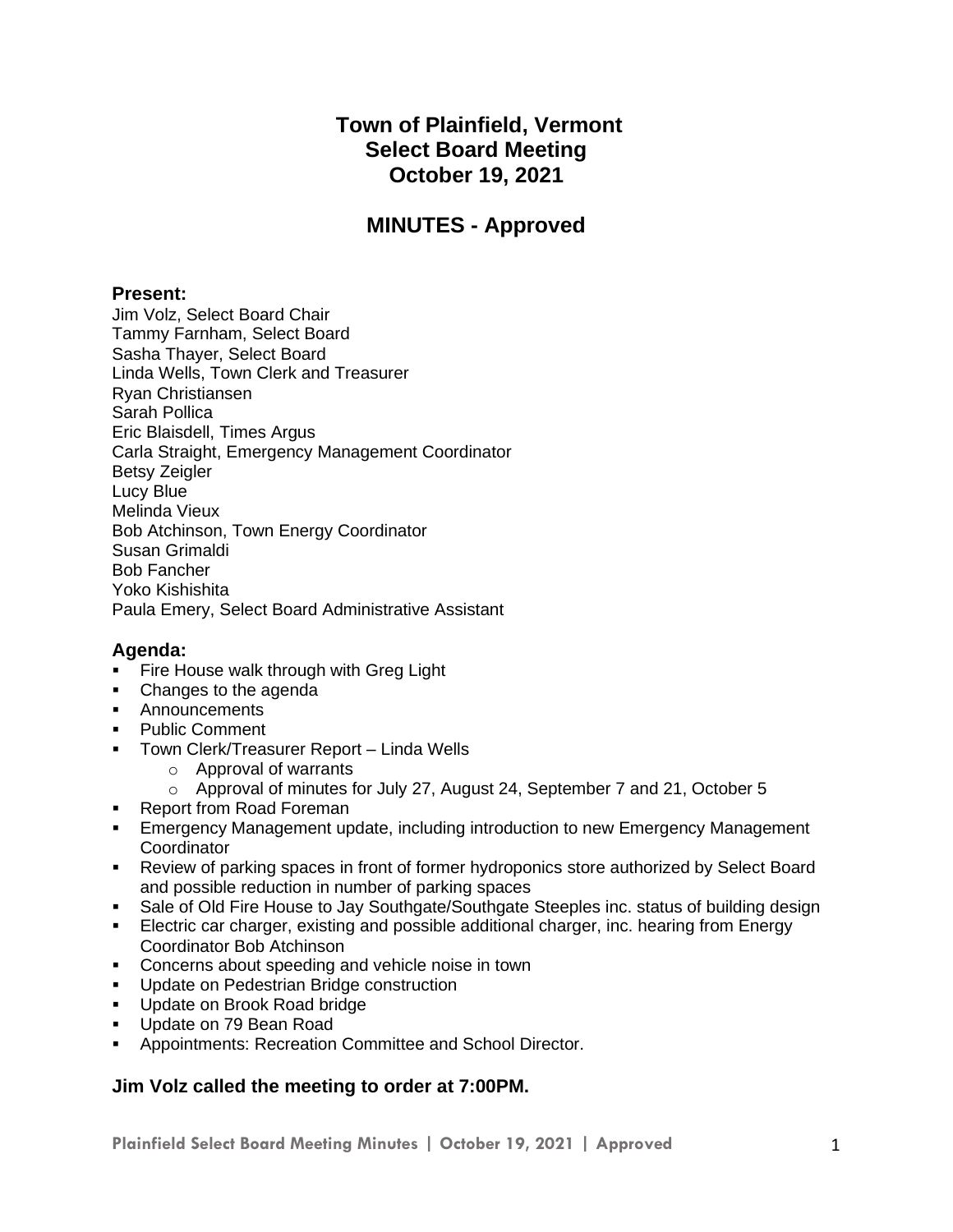#### **Fire House Walk Through with Greg Light, Plainfield Fire Chief**

The Select Board (SB) and Carla Straight met with Greg Light to tour the recent improvements made to the fire station.

#### **Changes to Agenda**

Volz requested that Olivia LeClerk of Central Vermont Prevention Control be added to a future agenda and that Grace Vinson of Central Vermont Regional Planning Commission (CVRPC) also be added to a future agenda to discuss the Continuity of Operations Plan. **No action was taken.**

#### **Announcements**

Thayer announced that the SB continues to receive complaints about speeding in the village and reminded that the Washington County Sheriff's Department is hiring. Contact Sheriff W. Sam Hill for an application.

Thayer announced that the clinic for COVID shots has moved to the Berlin Mall and that they are taking walk-ins.

#### **Public Comment**

Chris Ditmeyer requested details on 79 Bean Road, in particular, an explanation of the difference between the terms: 'certified,' 'compliant,' and 'permitted' in relation to conformance to Plainfield's zoning regulations for septic systems. She also requested that Farnham clarify the land owner's compliance with, or violation of, the town's 180-day residence requirement.

Thayer stated that the state has taken over issue of septic and water systems. Farnham concurred, noting that the state provides the definitions that Ditmeyer requested.

Ryan Christiansen and Sarah Pollica reported that they spoke with Ryan McCall from Department of Environmental Control (DEC) enforcement, who explained that he is only responsible for enforcement of septic, but not zoning for septic systems. The person responsible for licensing and certification is Karl Fuller (sp?) at DEC.

Thayer clarified that the state has not taken over town zoning, but that the legislature determined that the state agency would be doing enforcement.

Christiansen countered that McCall told him that Plainfield is still responsible for enforcement of Plainfield's zoning regulations.

Thayer stated that the state has to make the determination of compliance with state water and sewer requirements, not the town.

Christiansen said that the Zoning Administrator and the Development Review Board (DRB) came to the decision that the issues at 79 Bean Road are: connection to the septic system (not compliance, but connection); the number of driveways; connection to the electrical system; and connection to water well, which was drilled recently. Recommends that the SB review the decisions of the DRB and Zoning Administrator and enforce the decisions of the DRB and Zoning Administrator.

Christiansen asked the SB if they would allow public comment when this item comes up on the agenda. Thayer stated that that agenda item will be a report by Farnham and that the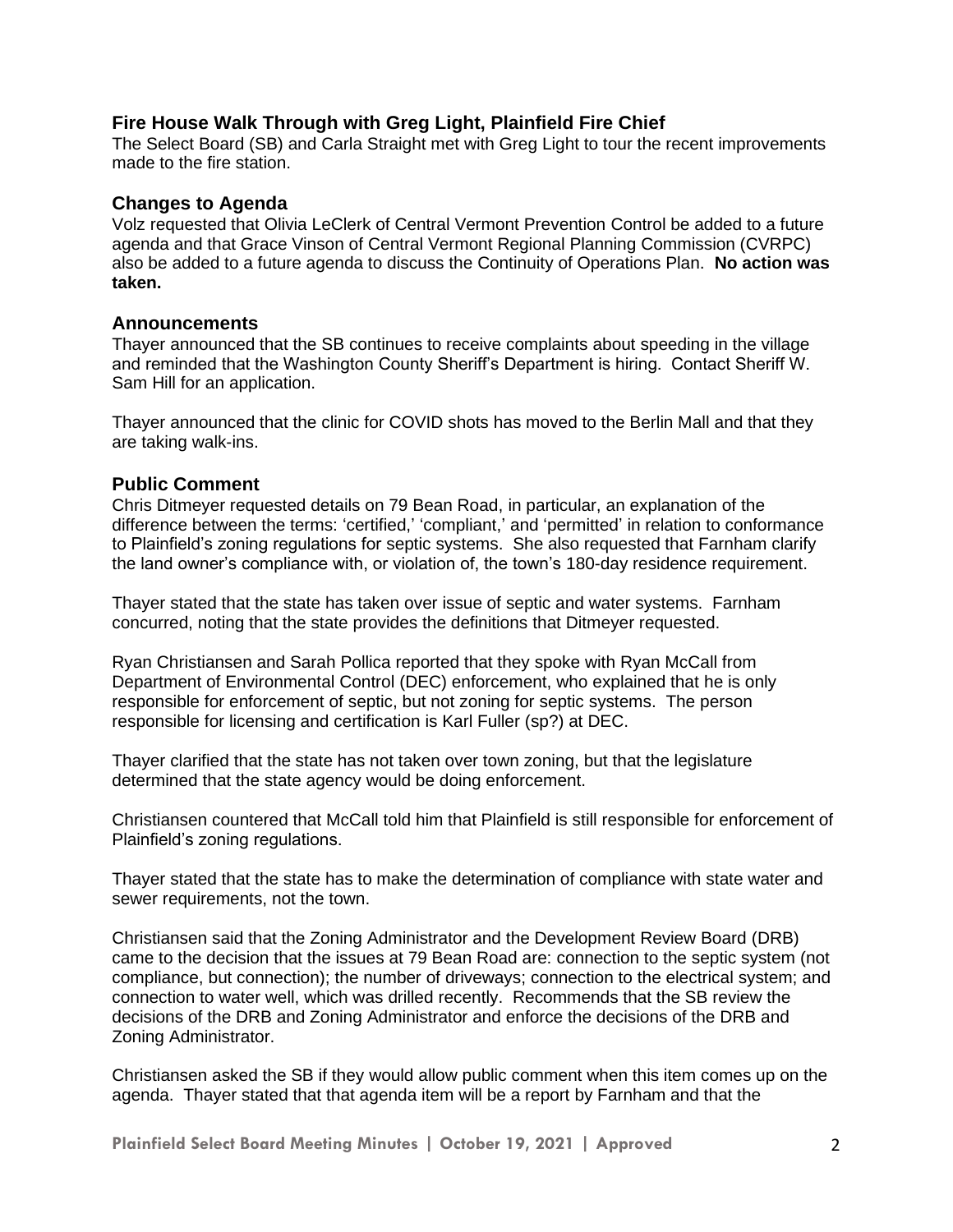comments made tonight are similar to those made in the past, so the SB has heard what the neighbors of 79 Bean Street have to say. Christiansen noted that there were several emails that got no response and that they were silenced at a previous meeting.

## **Town Clerk/Treasurer Report – Linda Wells**

Wells announced that School taxes are due on November 10 at 4:00PM sharp. They can be delivered to the town office on or before November 10 at 4:00PM They can be postmarked before 4:00PM on November 10, but Wells cautioned that dropping an envelope off at the Post Office on the due date does not mean that they will be postmarked on the same day. If you are sending a check in the mail on November 10 via USPS, you must take the envelope into the Post Office and have it postmarked by hand. If you drop it off at the Post Office (in a bin) it may not be postmarked the same day and therefore will incur late fees.

- Approval of warrants: **Farnham moved to approve two payroll warrants for October 8 and 15, and an accounts payable warrant for October 5. The motion was approved unanimously.**
- Approval of minutes for July 27, August 24, September 7 and 21, and October 5: **Farnham moved to approve August 24, September 7 and September 21 SB meeting minutes. The motion was approved unanimously.**

### **Road Foreman Report**

Moved down the agenda. SB chose to hear an update on Route 2 intersection from Tammy Farnham and move the Emergency Management Coordinator up in the agenda.

#### **Route 2 Intersection Update**

Farnham informed the SB that the state is changing its maintenance agreements and will send new agreements at some point in the near future.

### **Emergency Management Update, Including Introduction to New Emergency Management Coordinator, Carla Straight**

Sasha, in her roll as Plainfield's Emergency Management, introduced Emergency Management Coordinator Carla Straight and described how fortunate Plainfield is to have a person of her experience in this role. Director Carla Straight introduced herself and discussed her qualifications and 12+ year's experience in emergency management. She was thanked and welcomed to Plainfield by SB members. Thayer suggested asking the state to put more water gauges in along the Winooski River, possibly in coordination with Marshfield.

#### **Road Foreman Report – Mike Nolan**

The town road crew is finishing ditching and road grading, most of the ditching is done now and they are occupied with hauling gravel to the bad spots. Upcoming tasks are: getting equipment ready for winter; completing the blacktopping of Main Street, Mill Street, East Hill Road, Martin Meadow and Walker Lane before winter; and brush cutting.

The blacktopping of Martin Meadow and Walker Lane has been postponed to November 1.

Thayer asked if the village streets can be prioritized over Martin Meadow and Walker Lane in case the weather prevents the completion of the jobs. Nolan explained that Pike Industries is planning to do this all at once. There was discussion about whether the contractor of the Main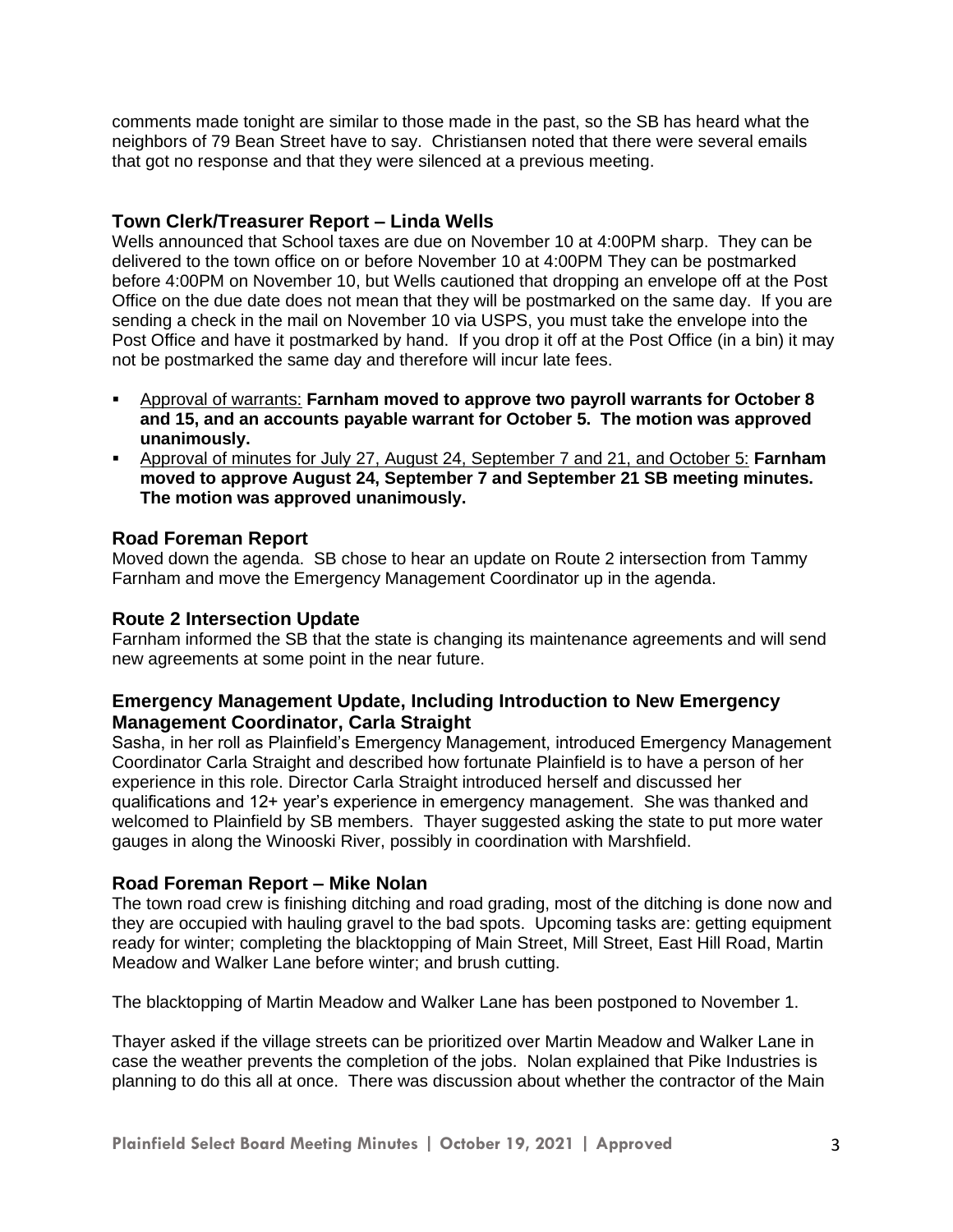Street job, Bowen Excavation, was arranging for blacktop as part of that job. Nolan said he'd given them Pike's number and thinks Pike will do it when they come on November 1.

Nolan raised concern about the condition and need for sealing of the Main Street bridge, saying that if it isn't covered the salt will get down into the cement. Farnham invited Nolan to join her at a meeting with the Daniels crew and project engineers on Thursday, October 21 at 9:00AM, where they will discuss the bridge and next phases of the project.

Farnham asked about brush cutting and Nolan said that they are waiting for the leaves to fall to do it. Farnham also pointed out that there are dead trees leaning over the roadway on the Upper Road and asked Nolan if he can remove them. Nolan said that they involve telephone lines and he has attempted to contact Consolidated Communications with no results.

Thayer asked how the four-day work week is going. Nolan noted that they were able to complete some jobs in one day, so it worked out alright. He thinks they should move back to a five-day week beginning November 1 due to the shorter days and demands of snow plowing.

Volz noted that Betsy Zeigler thanked Nolan for fixing the very large hole in the Recreation Field parking lot.

Farnham reminded Nolan that they will need to begin working on budget for next year soon.

Nolan's next report will take place at the second SB meeting in November, the 23<sup>rd</sup>.

#### **Sale Of Old Fire House to Jay Southgate/Southgate Steeples and Status of Building Design**

Farnham and Southgate met with Ned Swanberg of the Department of Environmental Conservation Watershed Management Division (DECWMD) to clarify the state's position on flood zone. They determined that the bottom floor of the building cannot be used as a residence, which results in a change of plan for Southgate, who will now have to hire an engineer. He is still interested and will contact Farnham once he's met with the engineer. The state now requires that buildings within flood zones allow for the water to flow through the lower level of the building so that there is no restriction of the flow of water. Southgate was still open to the plan and said that the construction might have to wait until Spring.

Thayer reminded Farnham that Greg Light expressed concern that the building's roof will not last another winter, resulting in a liability for the town. She asked Farnham to urge Southgate to take the building down. Farnham replied that Southgate first needs permits, followed by ownership of the building, before he can remove it. She said that Swanberg and Storey both said that the building can come down and suggested that the town front money to Southgate to do this and then include that money in the sale price of the building as a way of getting it done as soon as possible. There was discussion of whether the building can be removed due to its historical nature and location in a historical district.

#### **The SB decided to put this issue on the next meeting's agenda.**

# **Electric Car Charger, Existing and Possible Additional Charger – Bob Atchinson, Town Energy Coordinator**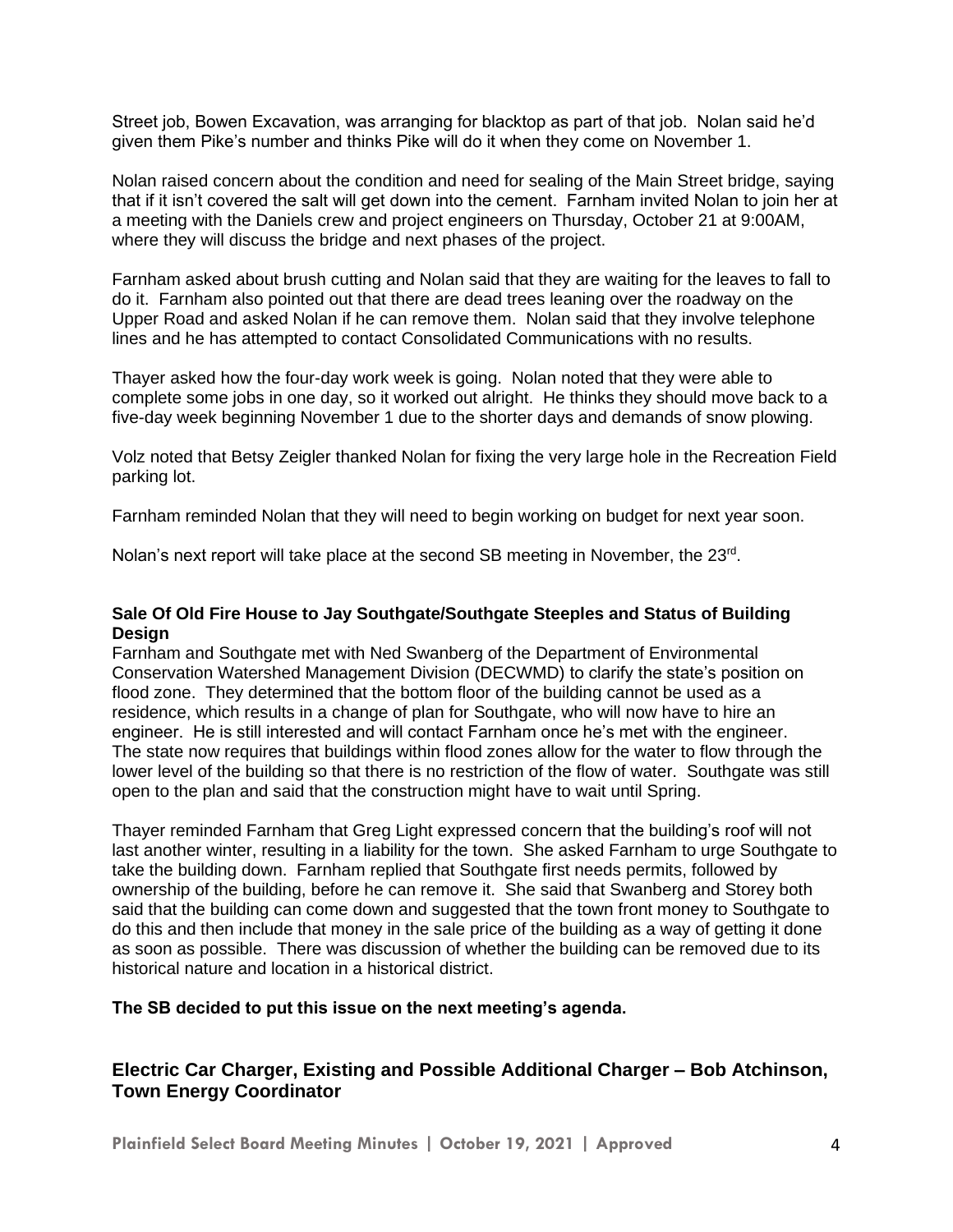Atchinson reported that there have been complaints about the blocked electric vehicle (EV) charger in Mill Street Park. People plan their trips around use of car chargers and often plan to visit local businesses while their car charges. Atchinson outlined the reasons for installing a second EV charger in the village: 1) use has increased every year; 2) when it is down there is no nearby alternative; 3) the second charger could be in the park & ride, which would be good for commuters and overnight stays; 4) the solar array in the park & ride has an empty meter socket and funding for the array was based on supplying an EV charger.

Farnham asked how much it would cost to upgrade the existing charger so that it requires payment for charging. It is currently based on a donation box. She also expressed concern about people leaving their cars there for too many hours, blocking others from using the charger.

Atchinson described Burlington Electric's EV charger system that functions as a parking meter, using a card swipe and website, while the car is charging. He said that it is hard to gauge the situation due to the decrease in traffic during the pandemic. Atchinson suggested moving the donation charger to the Park & Ride and putting a new swipe charger at Mill Street Park.

Thayer asked about Green Mountain Power (GMP) and Atchinson said that he has calls in to all of the power companies. He said that GMP has commercial divisions and have something available for \$45 per month, but they own it and the income it generates, like the street lights.

Farnham said that the donation box is great but questions whether our community can support outsiders coming to use this resource, stating that if we are going to supply the charger we need to have people pay for it.

**Volz asked Atchinson to send a document to the SB detailing his suggestions and to return for the November 16 SB meeting**. Atchinson said that he will send the document soon, as he needs to move quickly for grant writing.

Thayer asked if a second charger could be situated along the cemetery fence in a municipal parking spot instead of the Park & Ride, and suggested that there may be state money available for EV chargers. Farnham requested information about the costs.

#### **Concerns about Speeding and Vehicle Noise in Town**

Melinda Vieux requested that the SB consider a speed limit sign because of the increase in vehicular speed passing through the village toward Maple Hill and East Hill. She also noted that many of the speeding vehicles have very loud exhaust systems, which may not be legal. She noted that she's gotten descriptions but cannot get license plate numbers due to the speed of the vehicles. All of the vehicles are recognizable.

Thayer requested that Vieux provide date, time and description of vehicles and she'll send the information on to the Sheriff. Vieux noted that she's logged the timing in the past and determined that it isn't consistent enough to tell the Sheriff when to come.

Farnham suggested moving the electronic sign on the Brook Road to upper Main Street. Thayer agreed and suggested that we need more of them. Vieux suggested that Plainfield consider using yard signs, as is done on College Street in Montpelier. Thayer suggested adding more speed limit signs in the village and town and suggested putting a stop sign at Main and Creamery or in front of the Fire Station.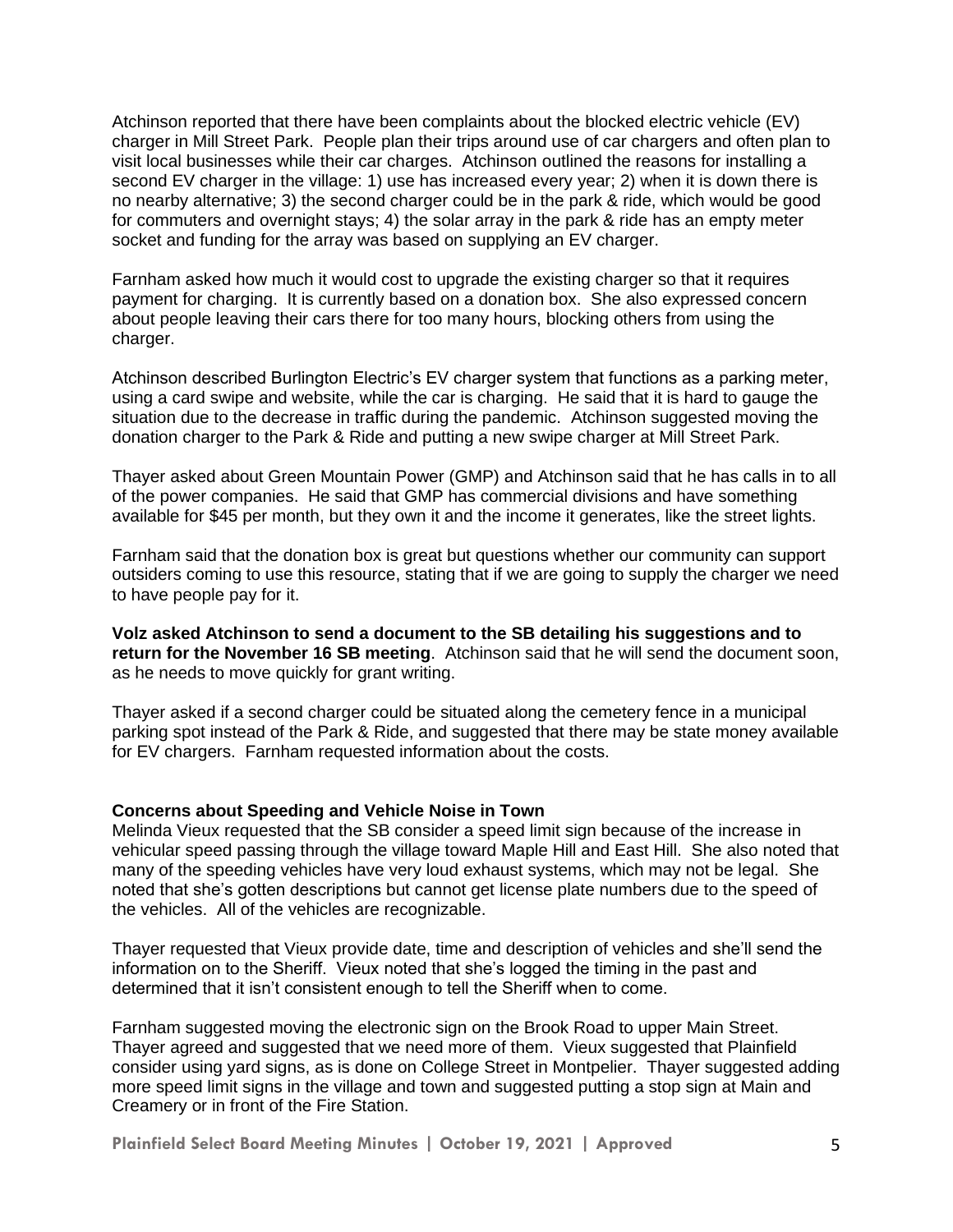#### **The SB decided to ask Mike Nolan to move the digital sign from Brook Road to upper Main Street, signaling traffic headed toward Maple and East Hill roads.**

#### **Update on Pedestrian Bridge Construction**

Farnham reported that she is meeting with the engineers and contractor at 9:00AM on Thursday morning (October 21) to look at the bridge and evaluate it. The town received a bill yesterday that was reviewed by VHB and there are some overages on the bill. She plans to set up a meeting to go over the process.

Thayer and Farnham coordinated to write responses to complaints and comments on Front Porch Forum and FaceBook.

#### **Update on Brook Road Bridge**

Volz has contacted the neighbors to the bridge to set up a meeting with the SB and an engineer. Thayer noted that the grant ended earlier this year so the town would have to pay the engineer. Volz noted that there is a time frame for grant writing, referring to an email from Alice Merrill.

Thayer, referring to Merrill's email, said that she was shocked at the prices of construction, project management, and engineering and that she is uncomfortable with filing a grant application without the complete budget because the SB doesn't have enough information.

Volz reminded that Merrill's email states that this is something that would go to the town at Town Meeting Day and the grant request can be withdrawn without penalty.

Farnham noted that there are unknown costs to the Route 2 project and the Pedestrian Bridge project, stating also that once the Route 2 project goes to bid it will become a fixed cost. She suggested that the SB wait to take on the Brook Road bridge replacement until after getting a fixed cost on Route 2.

Volz asked Farnham and Thayer to declare whether they would like Merrill to move forward with the grant writing. They each cited reasons for declining. **The SB decided not to move forward with the Brook Road bridge replacement project.** 

#### **Update on 79 Bean Road**

Farnham reported that she met with Karen Storey to review the town's zoning and identify what needs to happen in order for the lot to be permitted. She also encouraged the landowner to hire an engineer because the lot has a very small area that can be built on. Farnham stated that the landowner is working with Ryan McCall from the state who is helping her to get into compliance for a building permit, which hinges upon qualification for a septic system. Farnham also explained the relationship between water well drilling, house siting, and septic systems as they relate to state oversight.

Farnham said that nothing in the town's zoning says that the landowner can't drill a well or hook up to electricity and that the landowner has hooked up to electricity.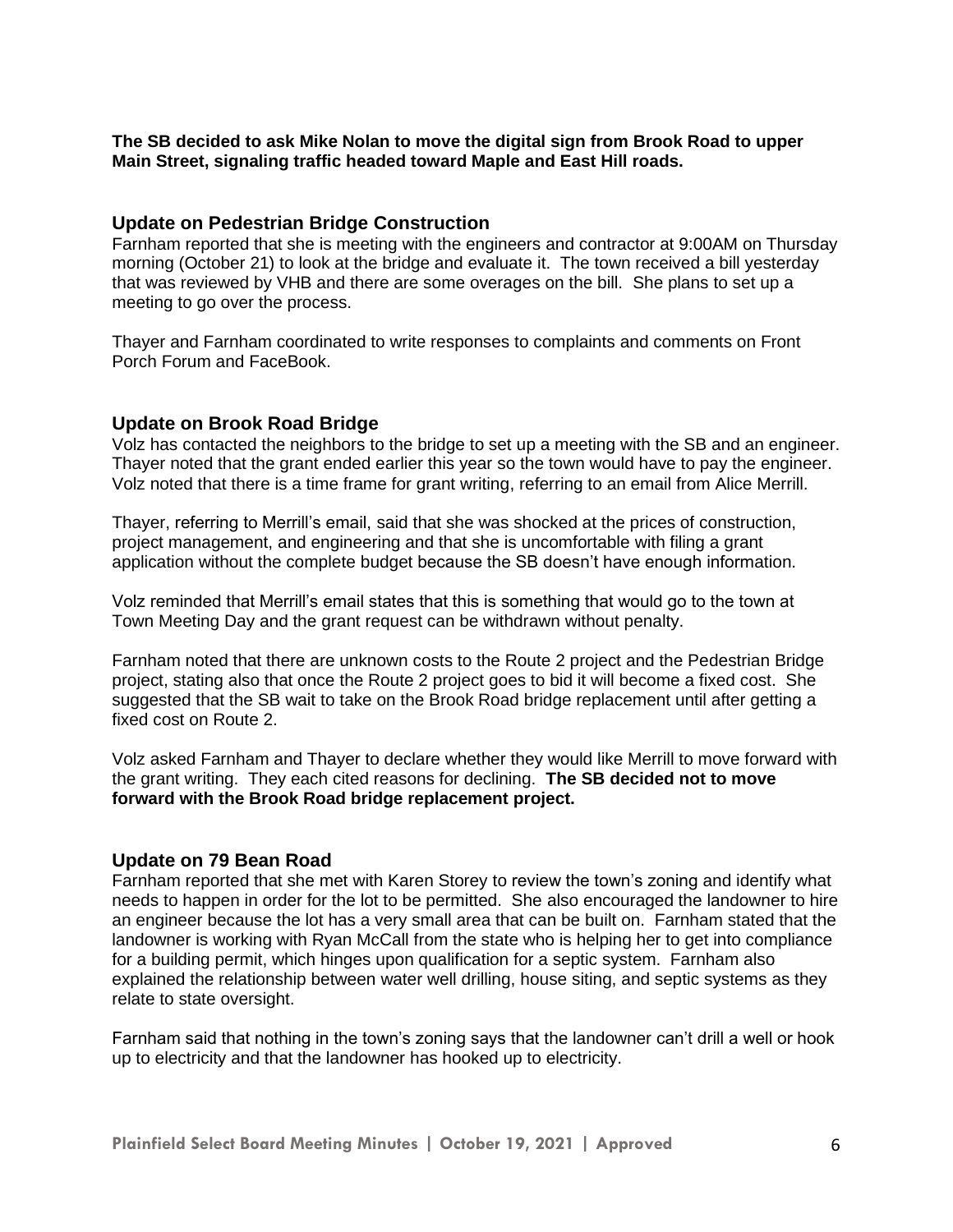Thayer read **Section 3.19 Recreational Vehicles** of the Plainfield Zoning Ordinance:

A person may park one recreational vehicle or other temporary shelter (e.g., tent, tipi, yurt), on a residential or undeveloped lot subject to the following provisions:

- 1. It complies with required setbacks for the district in which it is located; and
- 2. It is not occupied for dwelling purposes for more than 180 days within any one-year period; and
- 3. It is not hooked up to a water system, septic system or other utilities, except in accordance with all state wastewater regulations; and
- 4. Written documentation shall be provided that any sewage generated by a camper or other temporary shelter shall be disposed of in accordance with all applicable local and state regulations.

There was discussion about zoning in regard to purpose and use of RVs. Thayer suggested adding permitting requirements to the town zoning, which is being revised and updated at this time.

Farnham stated that the landowner is clear on the 180-day requirement now, that she may not have been clear on it until recently, and that she (the landowner) believes she is compliant with septic regulations.

Ryan Christiansen stated that the lot is not grandfathered. The previous SB worked to clean up the lot. He explained that a previous SB worked hard to clean up the property several years ago and that there are emails printed and filed with a lawyer. Plainfield's zoning prevented anyone from buying the property because it can't be used for the current use, which is that someone is living on the property. He would like this to be reflected in the minutes. He has sent this in an email.

Volz asked Christiansen to put this into writing and stated that he's getting the best answer he's going to get at this time.

#### **Appointments: Recreation Committee and School Director**

Ryan Gaillard would like to join the Recreation Committee, but the committee is full. Jamie Spector, the committee chair, confirmed that Nick Hooker is willing to step down from the committee. The question is whether the committee can be enlarged to accommodate Gaillard. **Thayer offered to discuss the appointments with Spector and report back at the next meeting.**

#### **Other Business**

There was brief discussion committee appointments. No action was taken. Discussion about scheduling Central Vermont Prevention Control presentation, Emergency Management, and Continuity of Operations Plan took place. **Thayer moved to be appointed to be the SB representative to the Regional Emergency Management Committee. The motion was approved unanimously.**

**Farnham moved to close the meeting and the motion was approved unanimously. The meeting was adjourned at 9:24PM.**